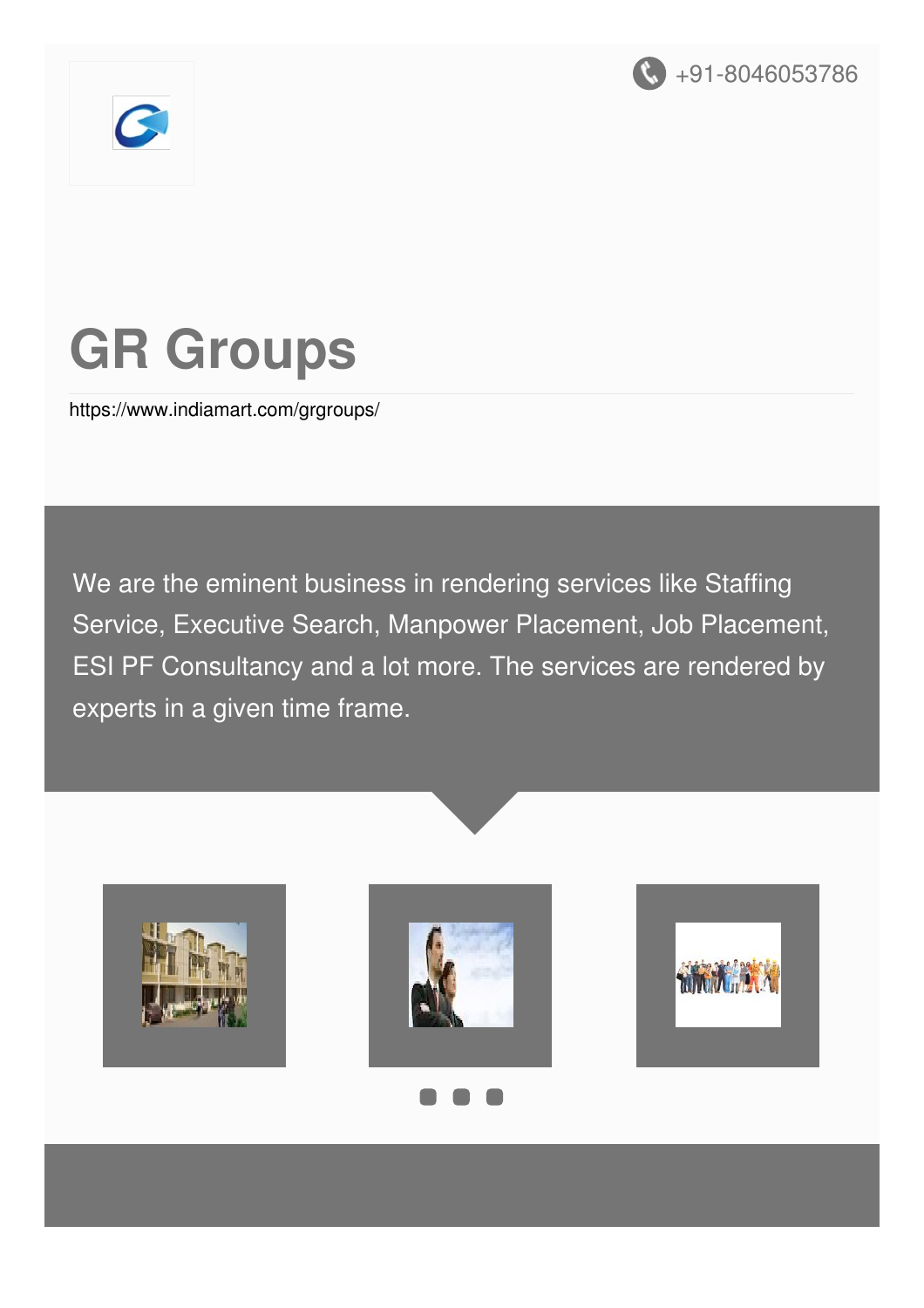#### About Us

Establish in the year **2008**, We **GR GROUPS** is an **ISO 9001:2008 certified company** which is engaged in providing **Human Resource Consultancy Services** and having it's headquarter at **Karnataka, India**. The ownership type of the organization is **Sole Proprietorship**. We are indulge in offering **services** like **Staffing Service, Executive Search, Manpower Placement, Job Placement, ESI PF Consultancy, Commercial Service** and a lot more Our services are governed by a strict code of ethics which ensures we provide timely, effective and economical solutions to our clients while maintaining complete confidentiality. Our operations are successfully supported by our additional section called IT bridge consultancy, which solely deals with recruitment's pertaining to the IT sector. We successfully offer labour contracts which cater to the recruitment problems of varied industries. Backed by a huge database of laborers, we can efficiently direct sources towards the desired job. Our services are widely appreciated across the nation owing to their reliability, cost effectiveness and flexibility. **Mr. Ramesh HG** is the **Proprietor** of the firm, has made us reach to the position which we had aimed for. With their leadership and direction, we are able to set a distinct name in the market through the services that we offer. He is well experienced and guides us to know in the best possible manner, the needs of the...

> **For more information, please visit** <https://www.indiamart.com/grgroups/about-us.html>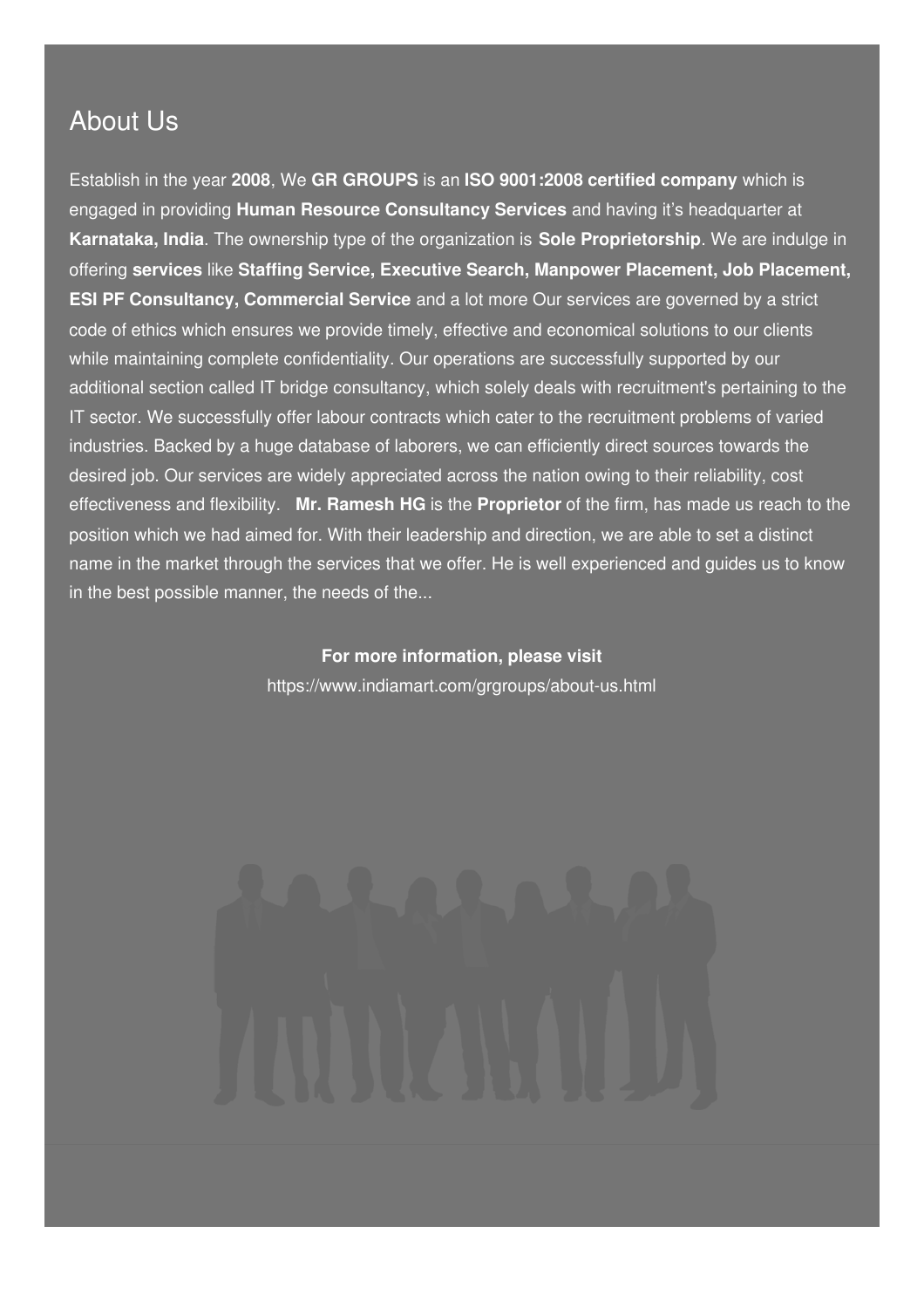#### **NEW ITEMS**



**Logistic Manpower** 



**Industrial Contractor** Manpower



**Facility Management Services** 



**Office Housekeeping Services**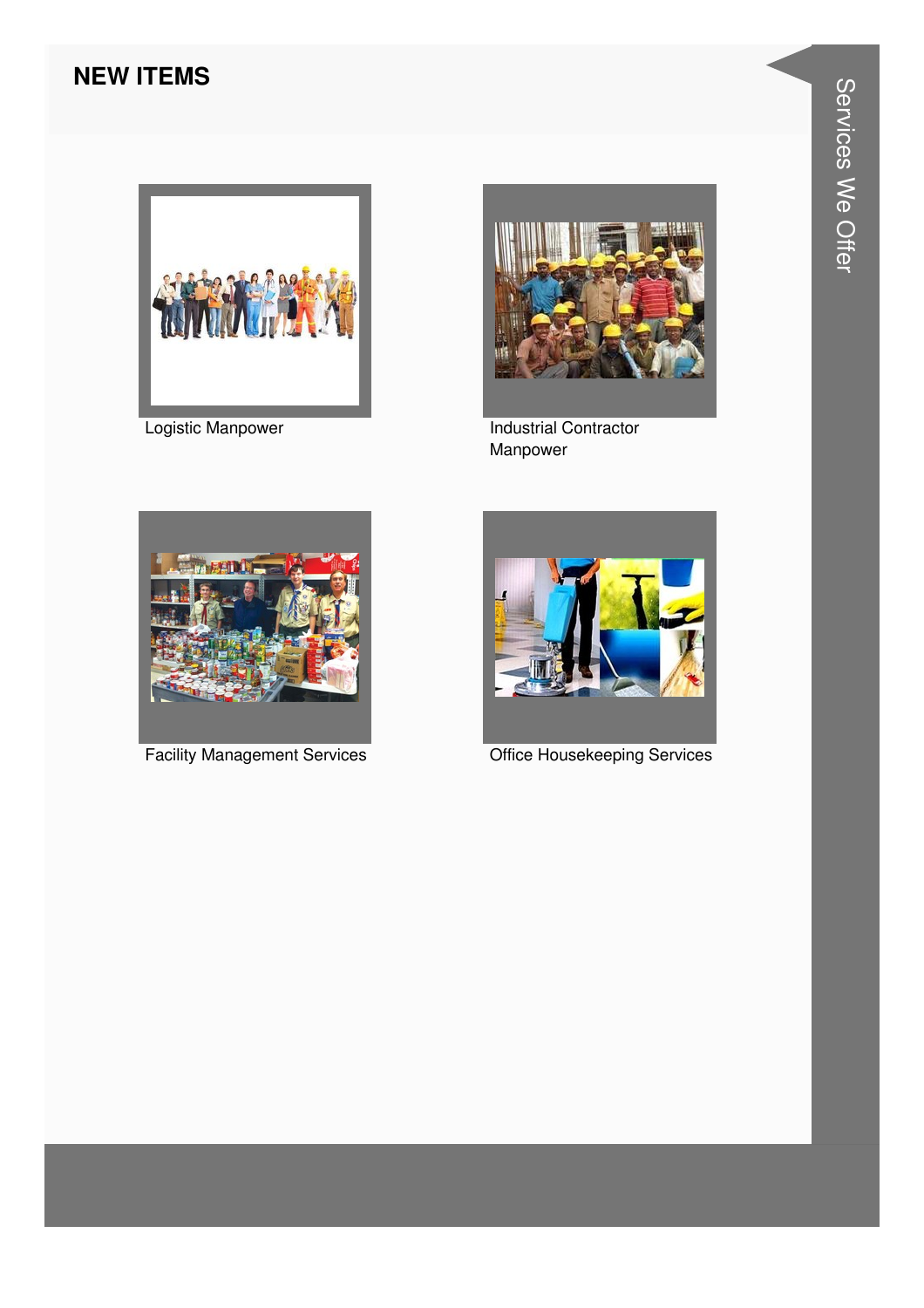#### **OTHER SERVICES:**



**Commercial Houskeeping** Services



Appartment Housekeeping<br>Services



**ESI PF Consultancy Service** 



Housekeeping Service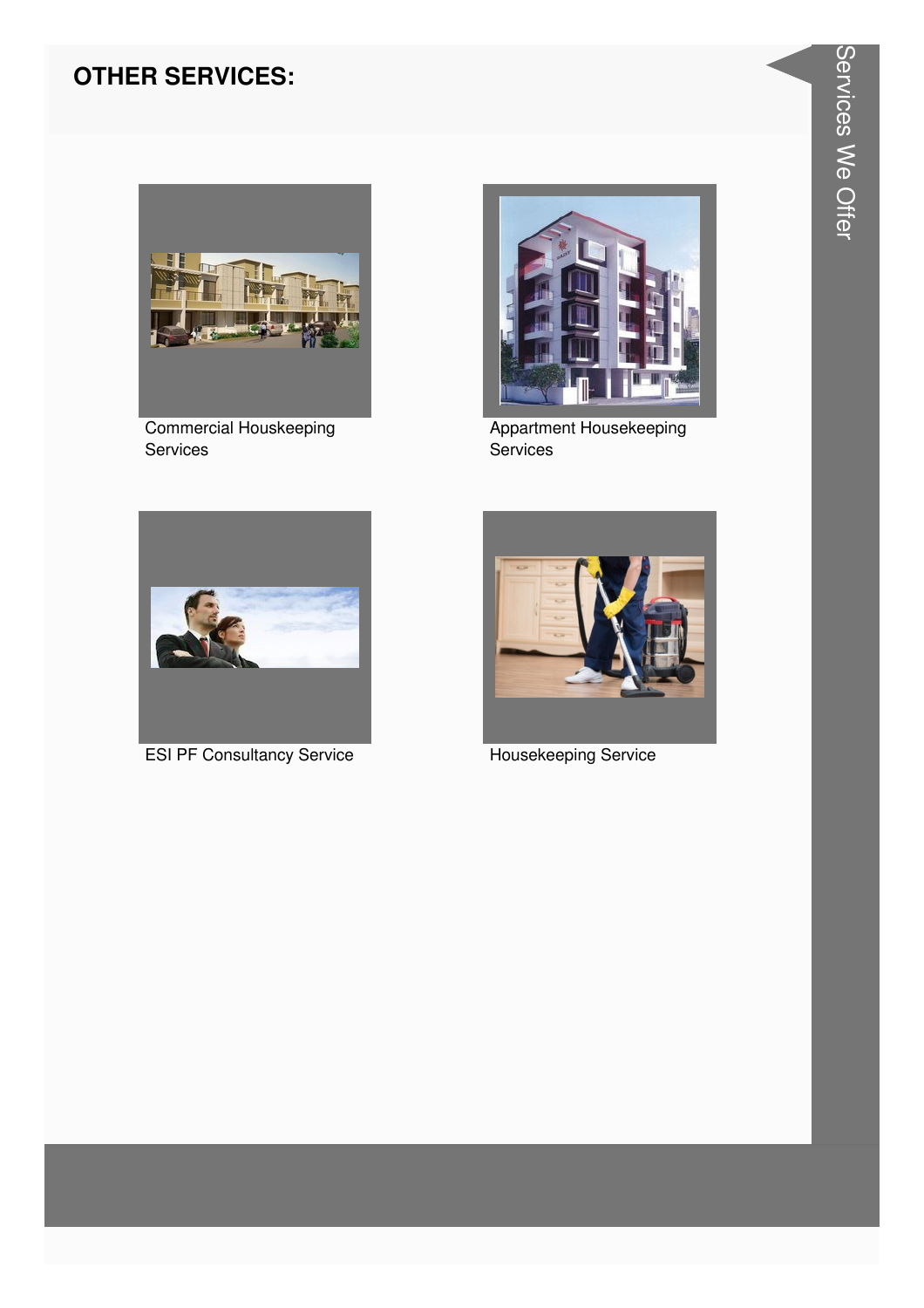## Factsheet

| Year of Establishment            | $\div$ 2008          |
|----------------------------------|----------------------|
| <b>Nature of Business</b>        | : Service Provider   |
| <b>Total Number of Employees</b> | : 501 to 1000 People |